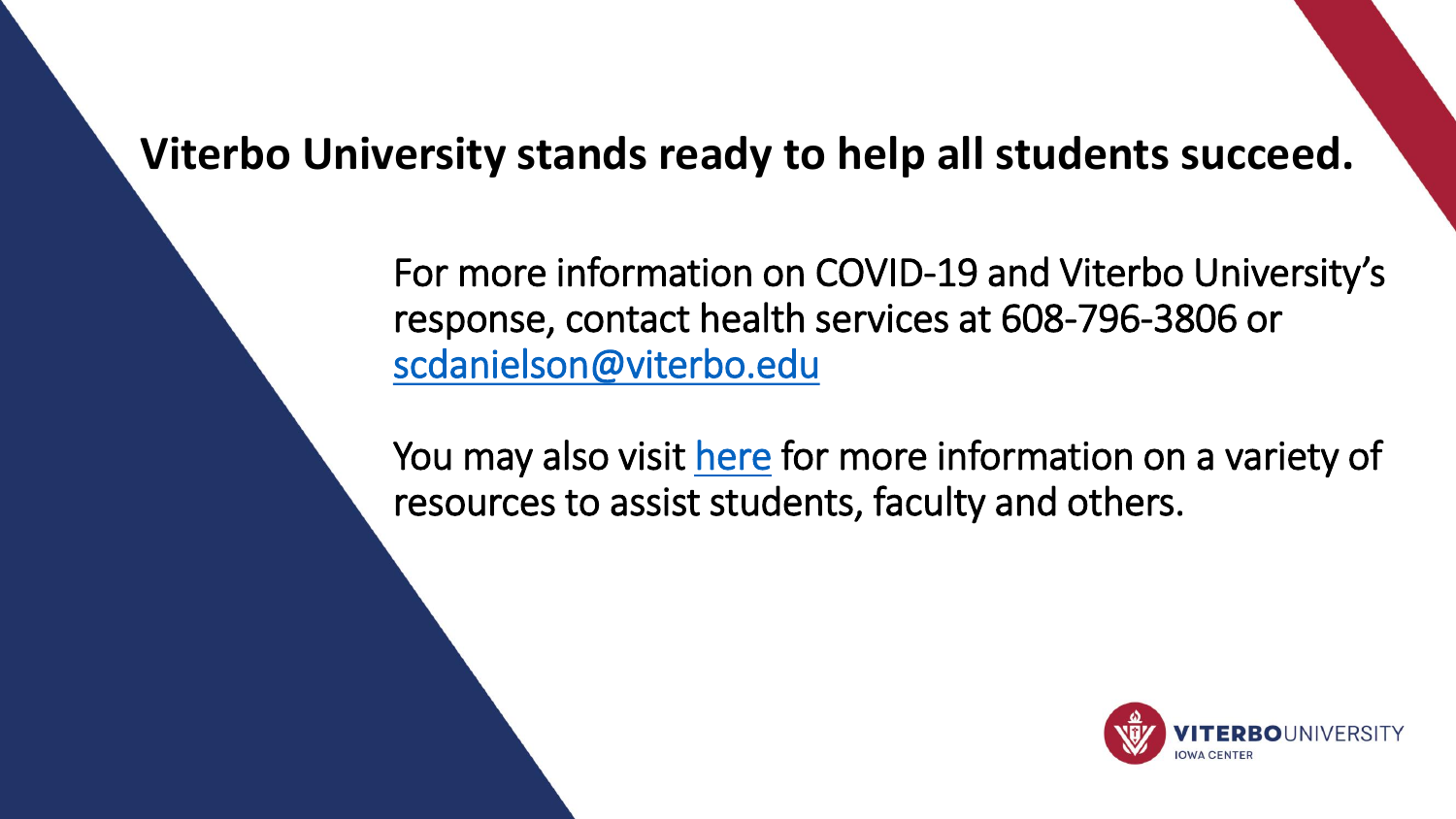Viterbo University Graduate Programs in Education

New! Non-thesis M.A. in Education program tracks\* [\* Program formats are "blended" up to 90% online.]

Licensure / Certificate track options available\*\* [\*\* Administrative and other licensure/certificate options up to 100% online.]

Most all are Financial Aid option programs

Online and multiple location options.

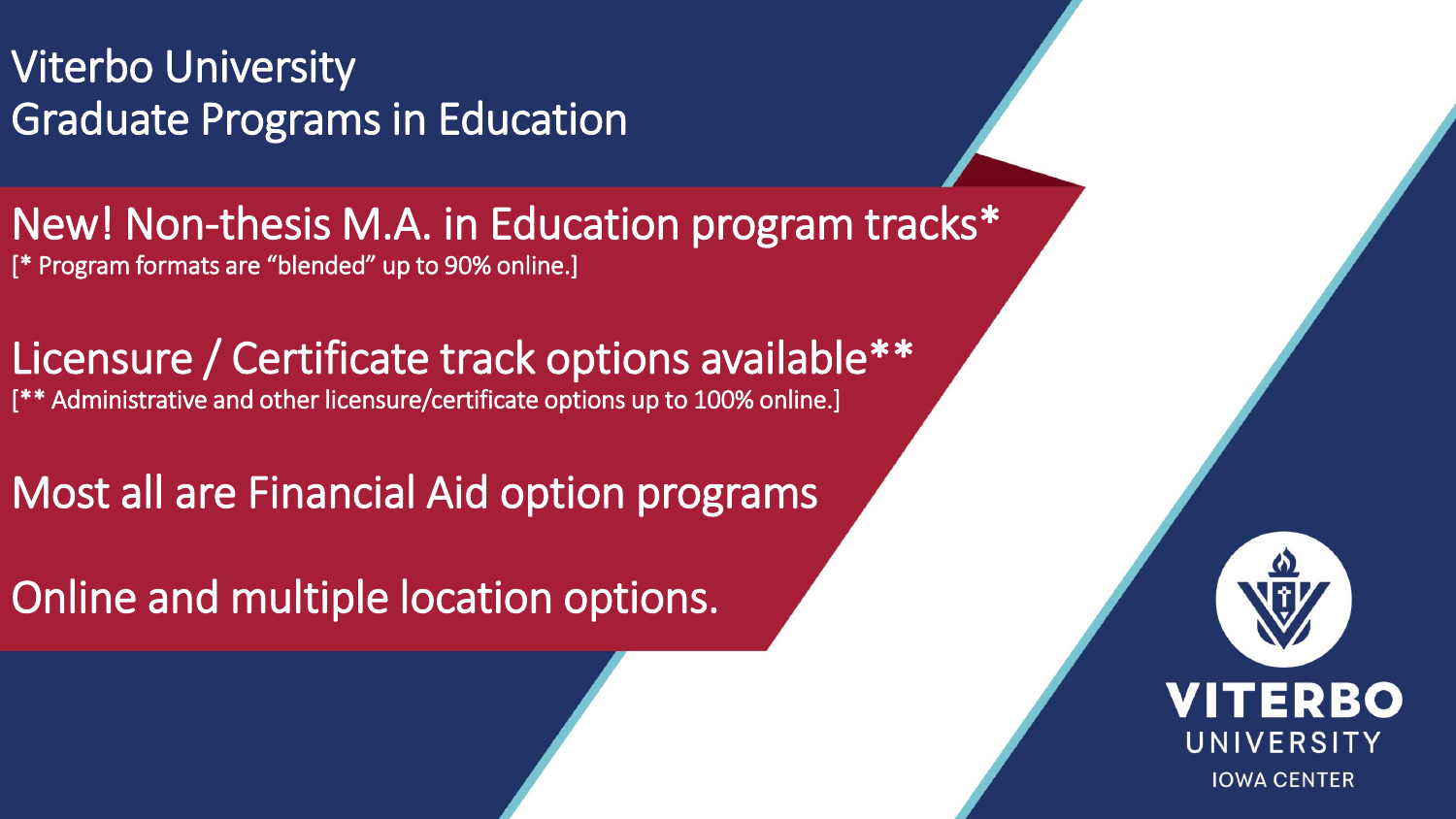Viterbo University Graduate Programs in Education

States where Viterbo is authorized to provide online instruction includes IA and MN.

See all at [Authorized States](https://www.viterbo.edu/graduate-student-admissions/states-where-viterbo-authorized-provide-online-instruction) site.

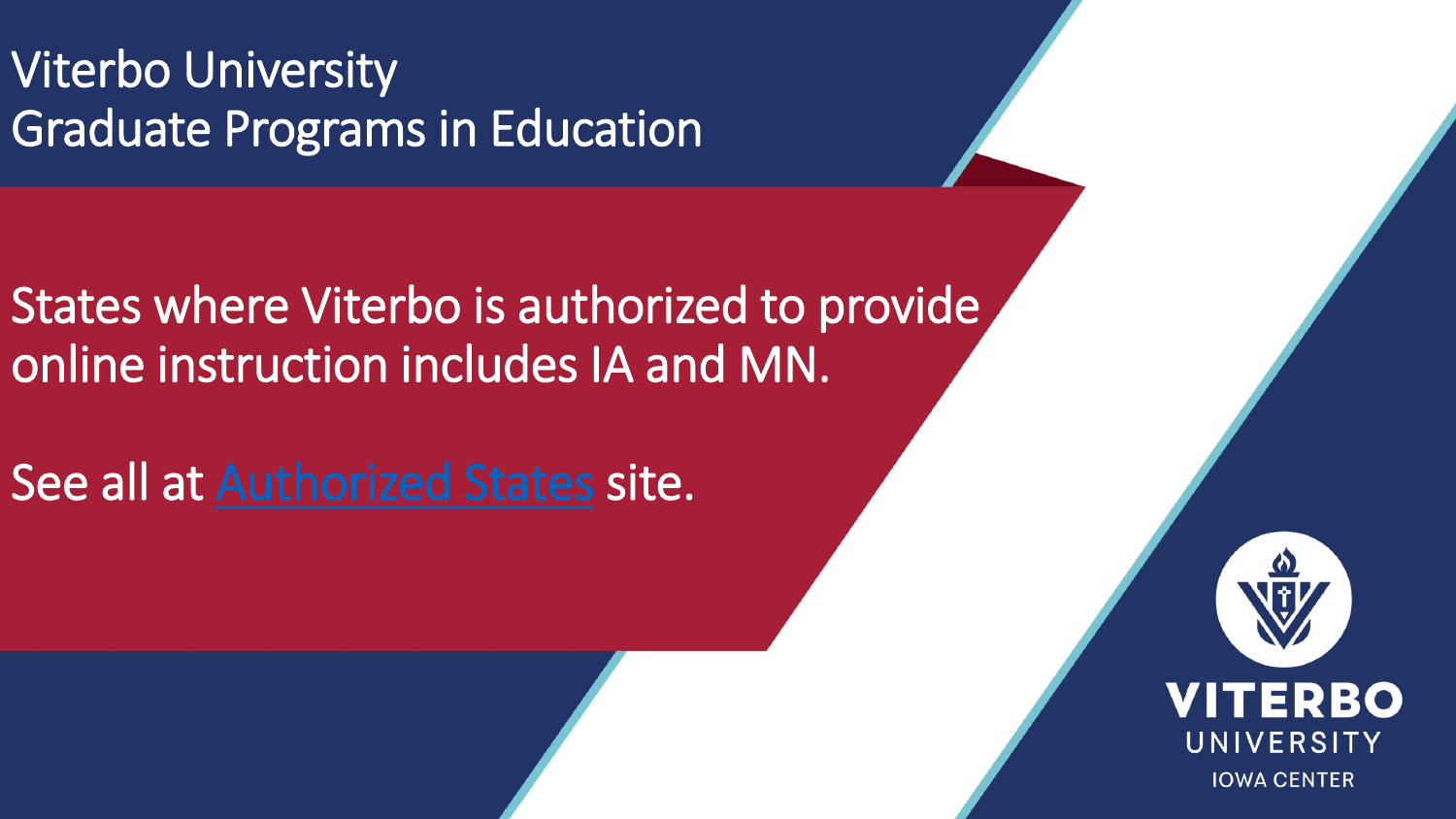Accreditations:

The Higher Learning Commission 30 North LaSalle Street, Suite 2400, Chicago, IL [www.ncahigherlearningcommission.org](http://www.ncahigherlearningcommission.org/)

> Iowa State Department of Education IA PK-12 Principal/Supervisor of Special Education #189 [www.educateiowa.gov/iowa-state-board-education](http://www.educateiowa.gov/iowa-state-board-education)

> > Registered with the Iowa College Student Aid Commission to offer programs via face-to-face and distance education delivery [www.iowacollegeaid.gov/content/postsecondary-applications](http://www.iowacollegeaid.gov/content/postsecondary-applications)

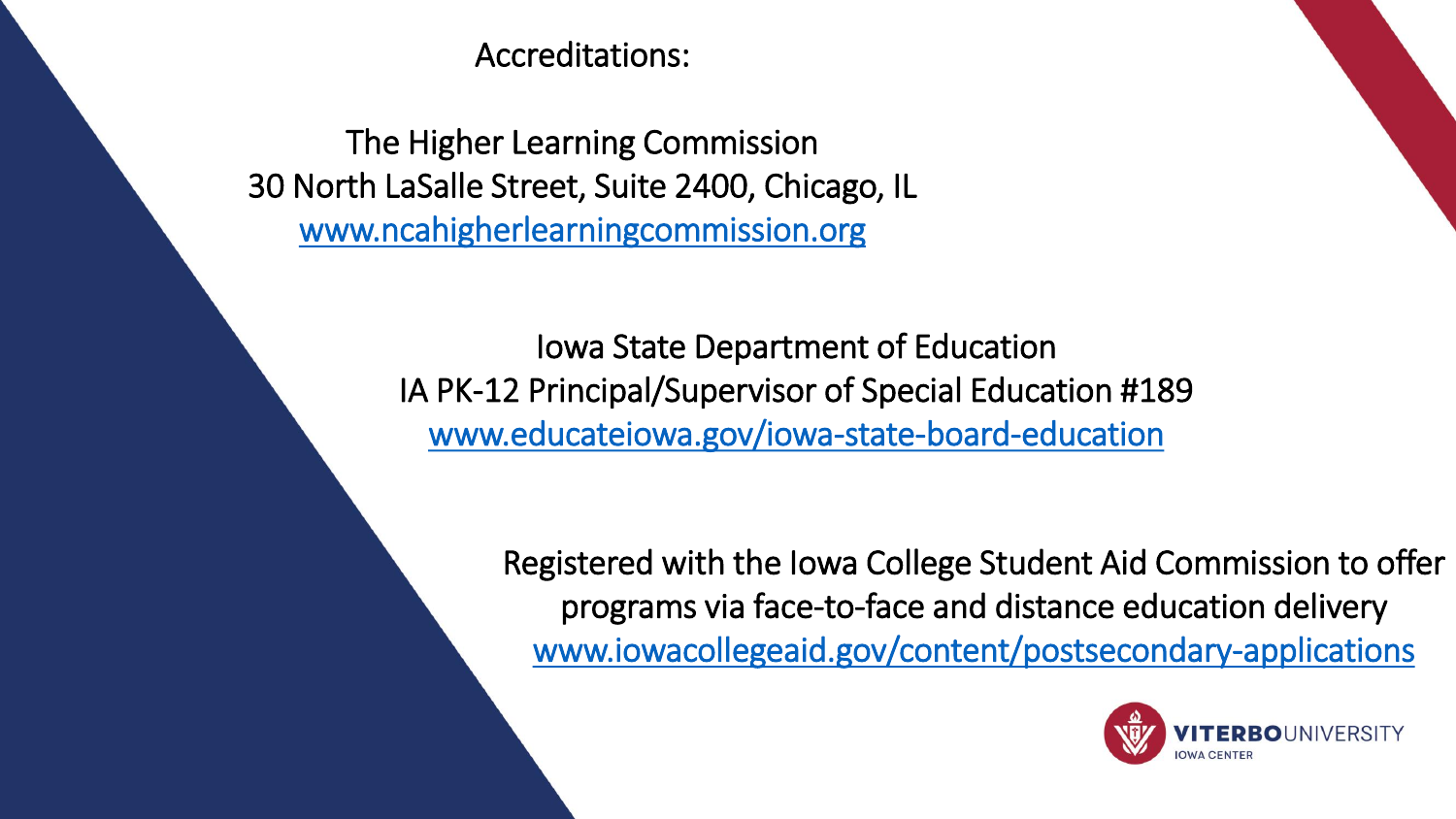#### Identity Statement:

Founded and sponsored by the Franciscan Sisters of Perpetual Adoration, Viterbo is a Catholic, Franciscan University in the liberal arts tradition.

#### Mission:

The Viterbo University community prepares students for faithful service and ethical leadership.

Core Values:

Contemplation - Reflecting upon the presence of God in our lives & work

Hospitality - Welcoming everyone we encounter as an honored guest

Integrity - Striving for honesty in everything we say and do

Stewardship - Practicing responsible use of all resources in our trust

Service - Working for the common good in the spirit of humility and joy

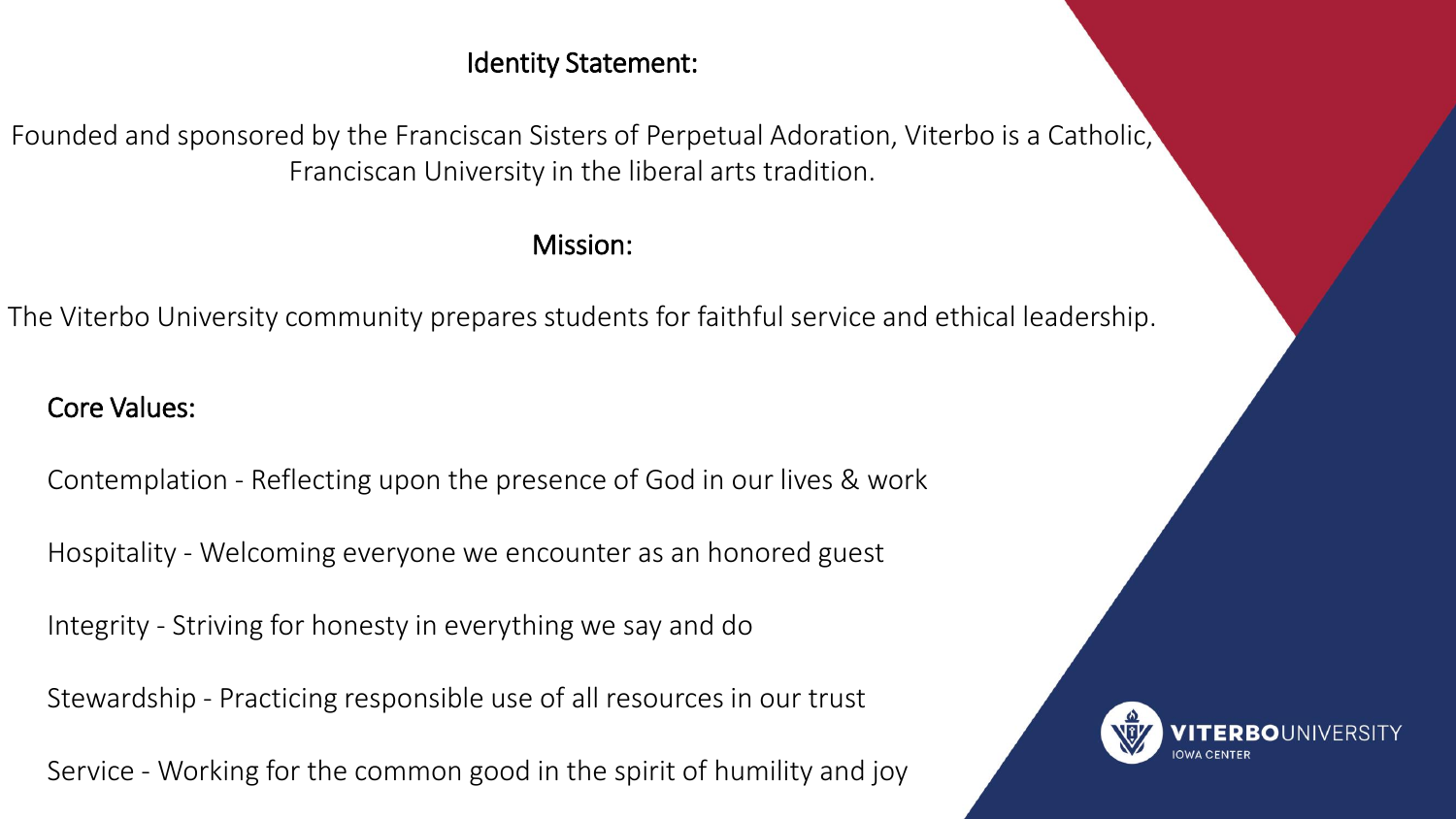## Viterbo University

## Graduate Programs in Education (GPE)



- Programs
- Course Structures
- Scheduling
- How to Apply
- Contact Information



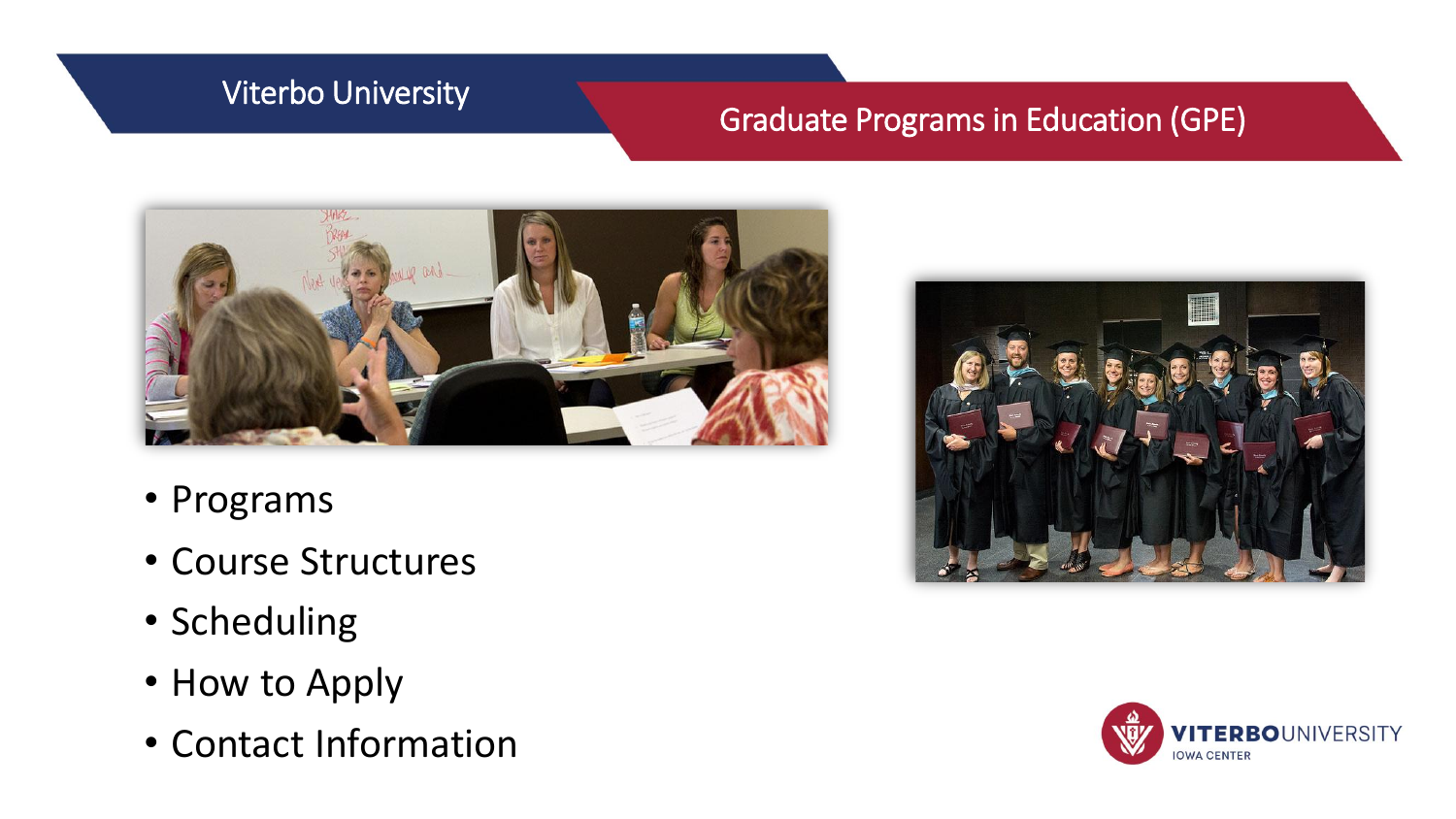**Non-thesis Master of Arts in Education programs designed for today's educators:**

- Designed for educators who aspire to work at the forefront of change and reform in education.
- Coursework will challenge educators to explore the changing role of the teacher in educational and societal contexts.
- Personal growth and development, the questioning of values, and an appreciation for the mission of the teacher are integral components of the program.
- Pride in and an appreciation for the importance of teaching are keystones in Viterbo's philosophy and mission.
- Academic study is flexible and educators have more choice in selecting courses to meet their individual need and interest.

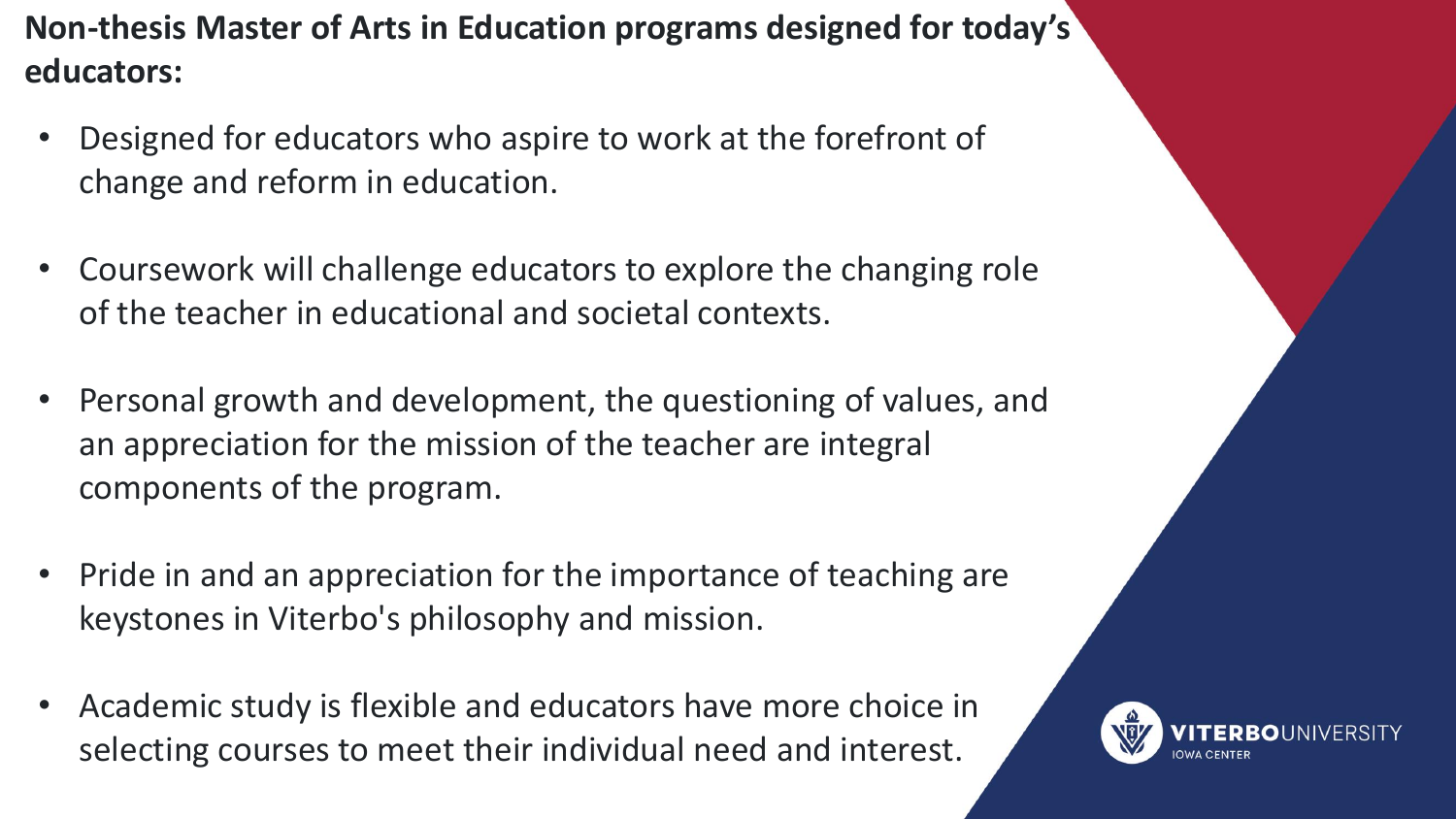## **Enhanced, non-thesis program design for transformative changes in K-12:**

- Move to the forefront of educational change!
- Motivates and inspires educators to be transformative change agents in today's educational arena.
- Intertwines core coursework concepts of servant leadership, social justice, and educational equity.
- Enhances the educators' ability to interact with increasingly diverse populations and changing social and societal demands.
- Provides opportunity for educators to develop an understanding of cutting-edge online instructional techniques and assessment while delving into the critical evaluation of new media literacies.

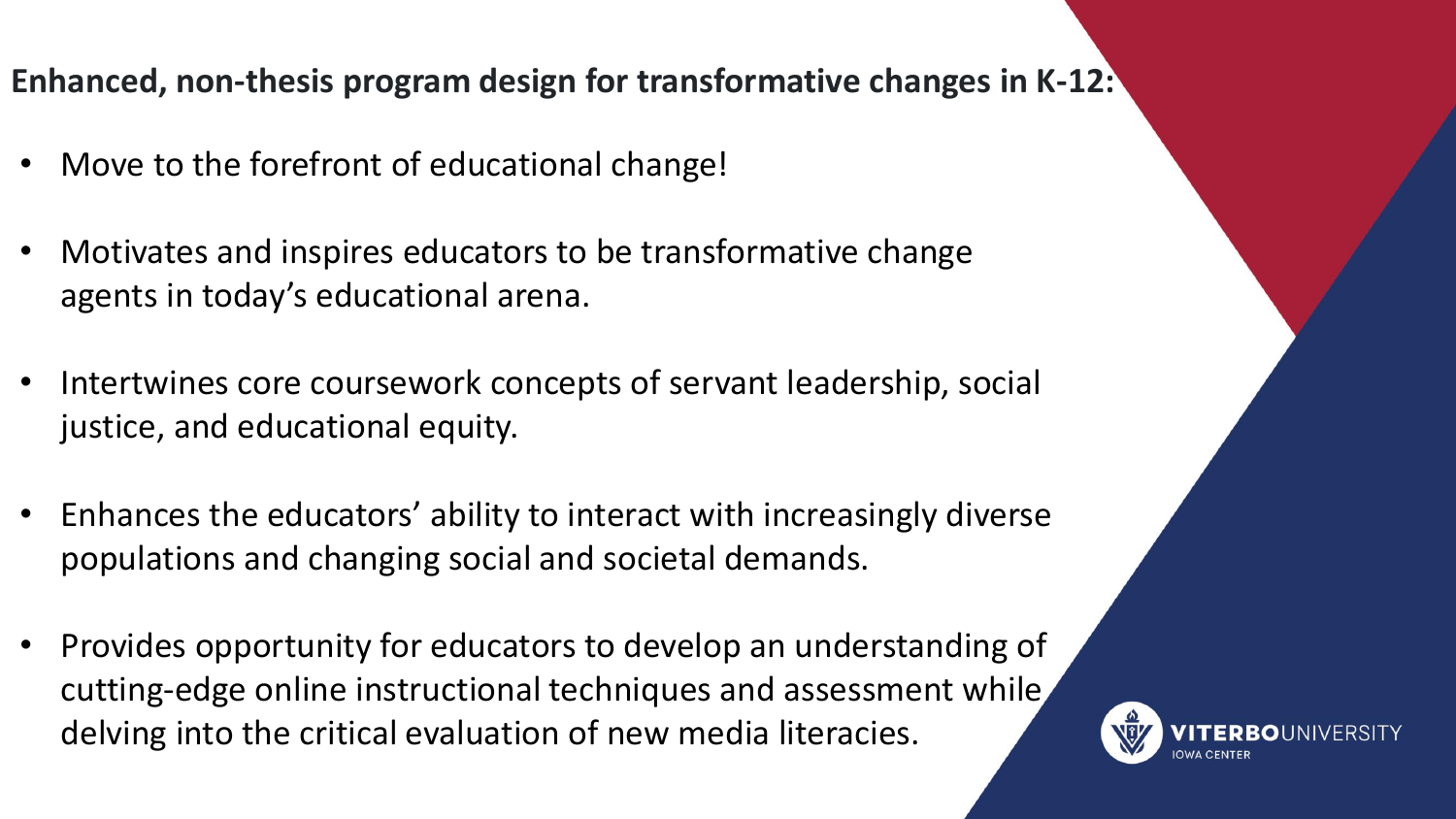# **Master of Arts in Education (MAE) program non-admin options:**

- MAE + Generalist: 30-credits (90% online)
- MAE + Innovative Teacher Leadership & Instructional Coaching:
	- Minimum 30-credits (90% online)

# **Innovative Teacher Leadership and Instructional Coaching Certificate:**

- Certificate only: 10-credits
- 100% online

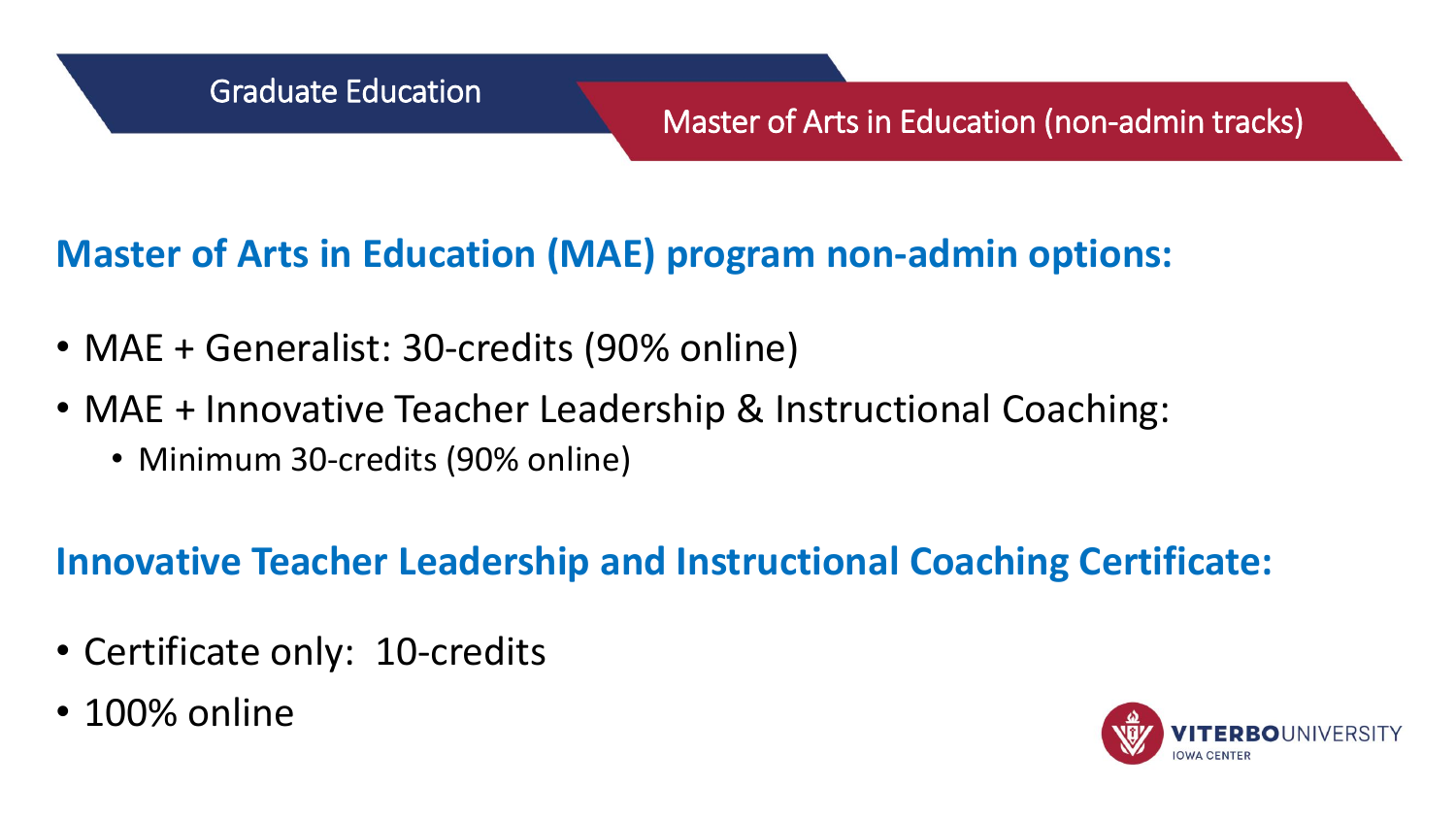- **With Master of Arts in Education (MAE) program track:**
- MAE + Principal: 36-credits (Blended Course delivery)
- **IA Principal/Supervisor of Special Education #189 (License only):**
- License only: 30-credits (Blended Course delivery)
- This is an Iowa approved program: **[www.boee.iowa.gov](http://www.boee.iowa.gov/)**

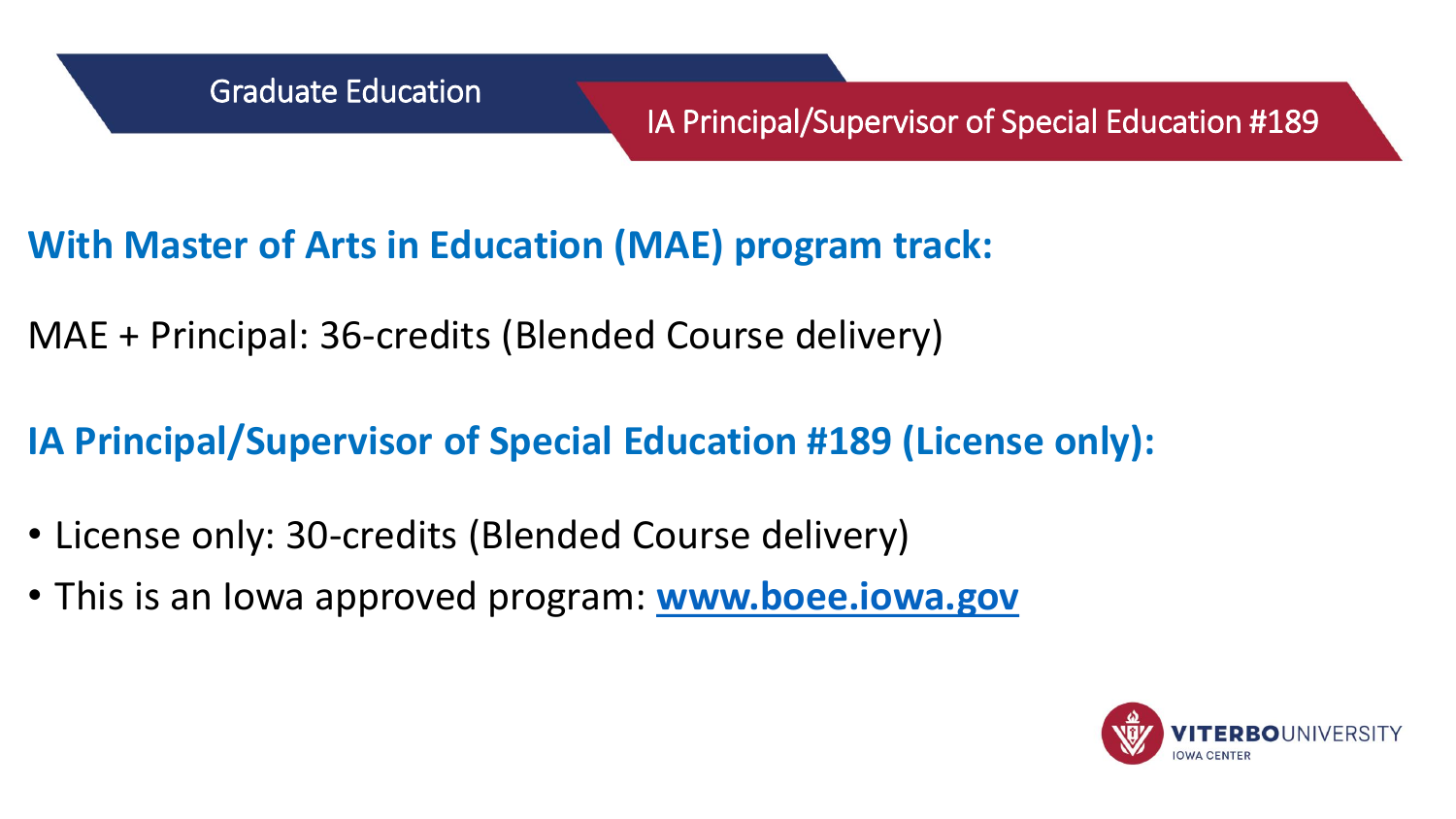## Graduate Education

## Master of Arts in Education (non-admin tracks)

# Generalist (30-credits)

- 90% of courses offered online
- Includes 15 CORE credits
- Includes 15 ELECTIVE credits
- Concludes with a 4-day residency and commencement during the summer Proseminar course.

# With "Teacher Leadership and Instructional Coaching" (30-credits)

- 90% of courses offered online
- Includes 15 CORE credits
- Includes 10-credits of TLIC coursework
- Includes 5 ELECTIVE credits
- Concludes with a 4-day residency and commencement during the summer Proseminar course.

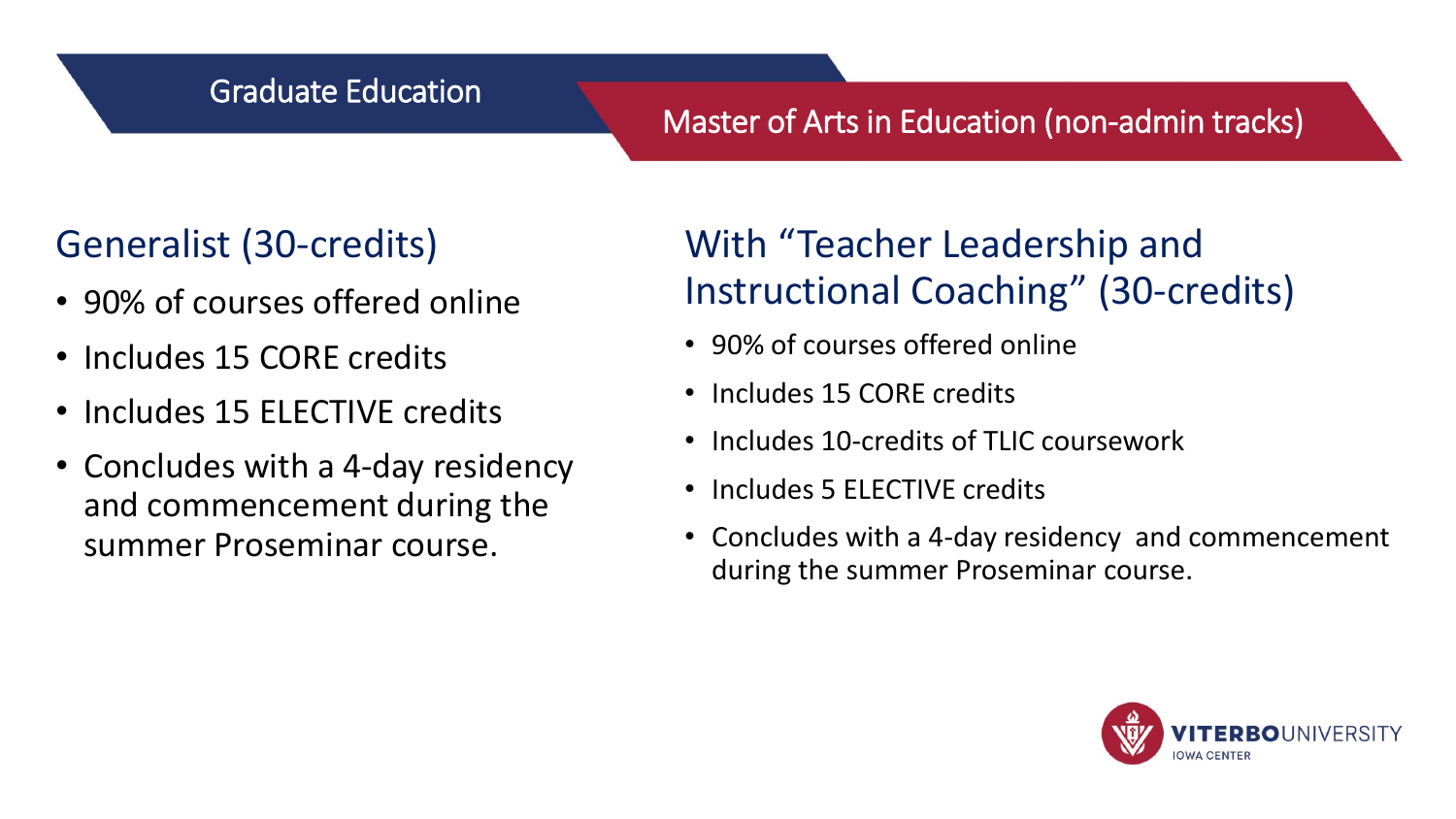## IA Principal Administration License #189 Tracks

MAE w/ Iowa PK-12 Principal/Supervisor of Special Education #189 (36-credits)

- For students without a Master's degree
- All coursework offered in a blended/partially online format
- 6 Internships
- Typically completed in 6 terms

PK-12 Principal/Supervisor of Special Education Licensure #189 only (30-credits)

- For students who already have a Master's degree
- All coursework offered in a blended/partially online format
- 6 Internships
- Typically completed in 6 terms

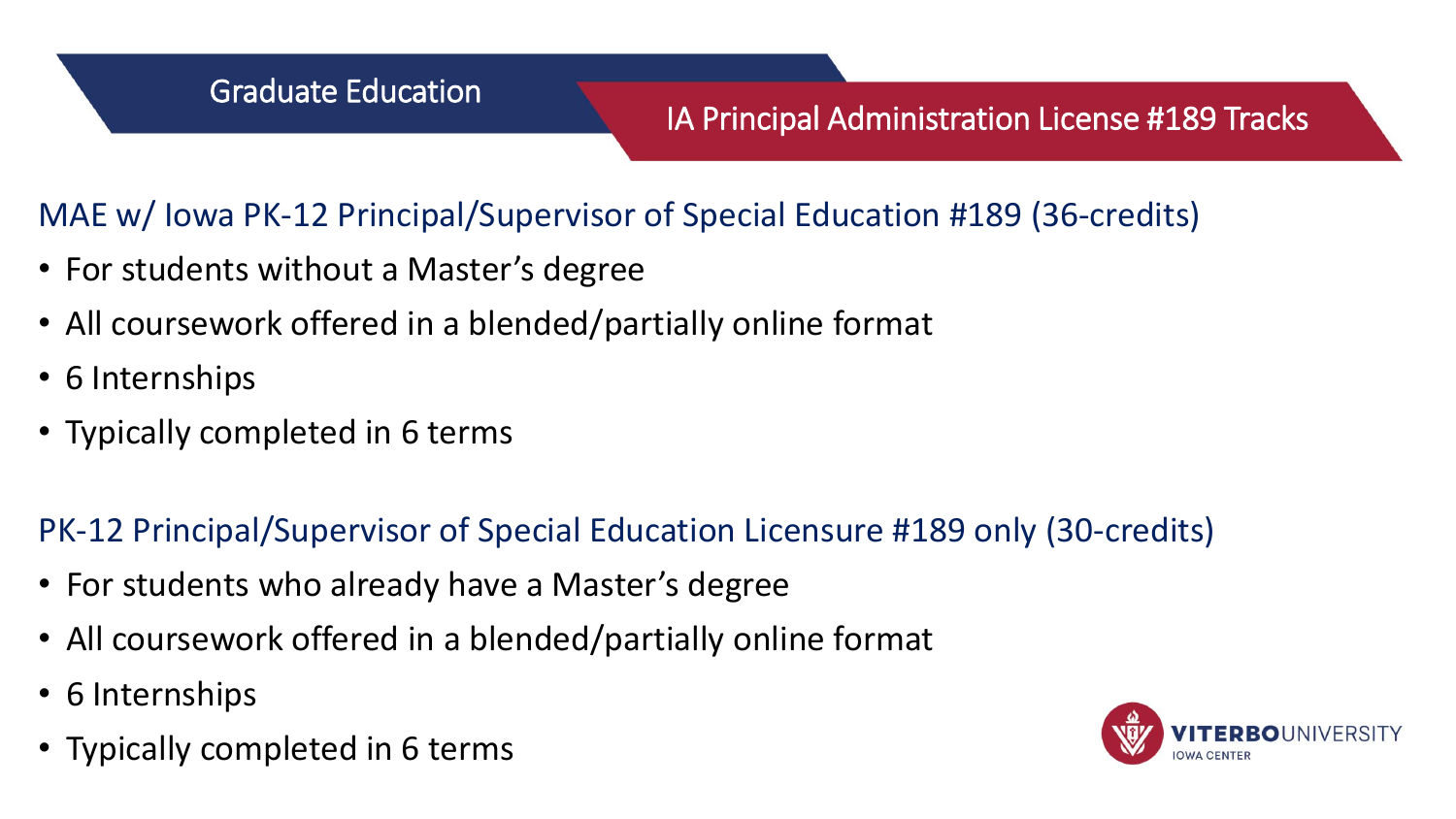# Innovative Teacher Leadership and Instructional Coaching (10-credits)

- 100% of courses offered online!
- EDUC 505—Leading with Integrity, 3-Credits
- EDUC 506—Best Practices in High Impact Coaching, 3-Credits
- EDUC 507—Leadership and Institutional Change, 3-Credits
- EDUC 508—Field Experience: Innovative Teacher Leadership & Instructional Coaching, 1-Cr.
- May be taken as part of full Master of Arts in Education program track
- [Note: Certificate only option not a financial aid eligible program.]

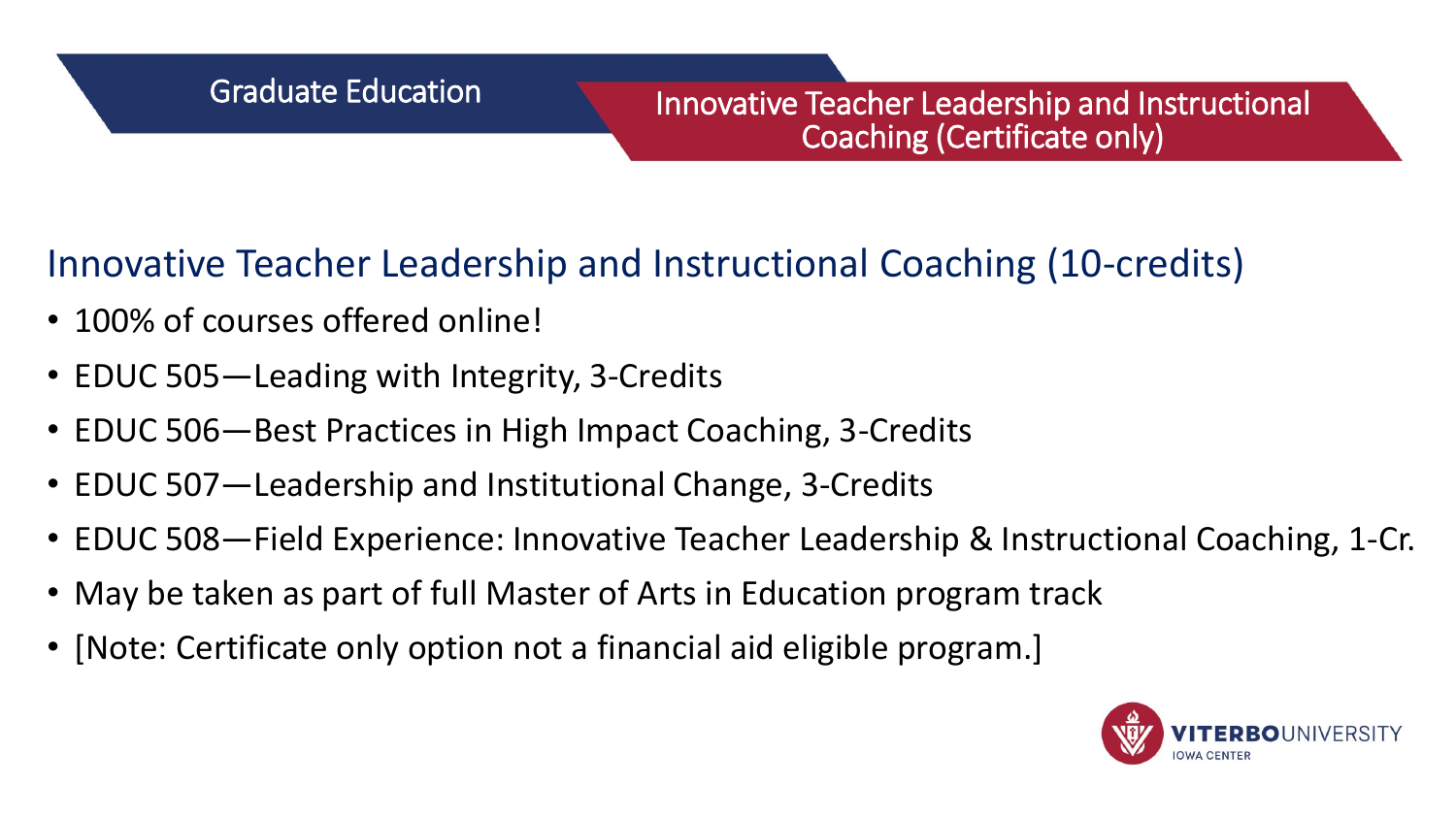#### Typical Course of Study: IA MAE + Admin License #189

### New Summer 2022 Term cohort

| <b>Summer 2022 Term</b>                                                                         |                 |                                                                                                   |  |  |
|-------------------------------------------------------------------------------------------------|-----------------|---------------------------------------------------------------------------------------------------|--|--|
| Leadership for Learning: Foundations, 2 cr.                                                     | <b>EDUL 603</b> | Blended: May 16 - July 1, 2022<br>Face-to-Face dates: June 1 (5:30 - 8:30pm); June 29 (8am - 5pm) |  |  |
| Theories and Motivation for Learning:<br>Children and Adults, 2 cr.                             | <b>EDUL 604</b> | Blended: July 5 - August 19, 2022<br>Face-to-face dates: July 11 & July 25 (8am - 5pm)            |  |  |
| Clinical for Leadership and Change Theory (50 hours), 1 cr.                                     | <b>EDUL 615</b> | May 16 - August 19, 2022 (Virtual communication with your clinical supervisor)                    |  |  |
| Fall 2022 Term                                                                                  |                 |                                                                                                   |  |  |
| Leadership for Learning: Management, 3 cr.                                                      | <b>EDUL 608</b> | Blended:<br>Face-to-Face dates:                                                                   |  |  |
| School, Family & Community Relations, 2 cr.                                                     | <b>EDUL 609</b> | Blended:<br>Face-to-face dates:                                                                   |  |  |
| Clinical for Management II (75 hours), 1 cr.                                                    | <b>EDUL 616</b> | Virtual communication with your clinical supervisor)                                              |  |  |
| Spring 2023 Term                                                                                |                 |                                                                                                   |  |  |
| Leadership for Curriculum, Instruction & Assessment, 4 cr.                                      | <b>EDUL 606</b> | Blended:<br>Face-to-Face dates                                                                    |  |  |
| Clinical for Curriculum (75 hours), 1 cr.                                                       | <b>EDUL 617</b> | (Virtual communication with your clinical supervisor)                                             |  |  |
| Summer 2023 Term                                                                                |                 |                                                                                                   |  |  |
| School Law and Mandates, 3 cr.                                                                  | <b>EDUL 611</b> | Blended:<br>Face-to-Face dates: TBD                                                               |  |  |
| Clinical for School Law (75 hours), 1 cr.                                                       | <b>EDUL 618</b> | (Virtual communication with your clinical supervisor)                                             |  |  |
| Fall 2023 Term                                                                                  |                 |                                                                                                   |  |  |
| Ia Evaluator Approval Training, 4 cr.<br>(iEvaluate cannot be used to satisfy this requirement) | <b>EDUL 614</b> | Blended:<br>Face-to-Face dates: TBD                                                               |  |  |
| Clinical for Evaluation (75 hours), 1 cr.                                                       | <b>EDUL 619</b> | (Virtual communication with your clinical supervisor)<br>▵                                        |  |  |
| <b>NV</b><br><b>VITERBOUNIVERSITY</b><br>Spring 2024 Term                                       |                 |                                                                                                   |  |  |
| Meeting the Needs of Diverse Learners, 4 cr.                                                    | <b>EDUL 607</b> | <b>IOWA CENTER</b><br>Blended:<br>Face-to-Face dates: TBD                                         |  |  |
| Clinical for Diverse Learners VI (50 hours), 1 cr.                                              | <b>EDUL 620</b> | (Virtual communication with your clinical supervisor)                                             |  |  |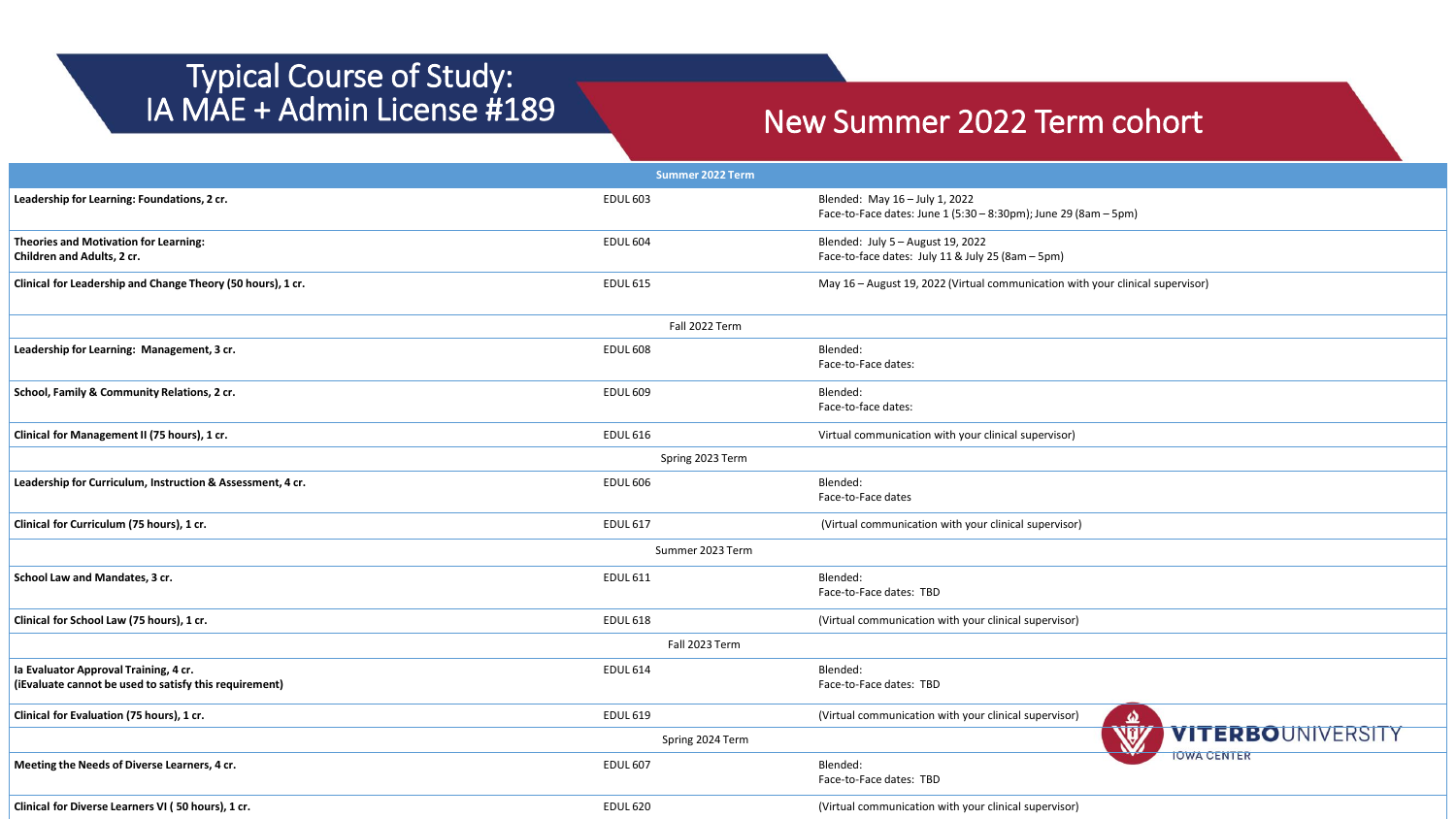# Typical Course of Study:<br>MAE (Generalist)

### New Summer 2022 Term cohort

| Required Classes - 15 cr.                                                                  |                 |                                                                                                |                                         |  |  |
|--------------------------------------------------------------------------------------------|-----------------|------------------------------------------------------------------------------------------------|-----------------------------------------|--|--|
| Ethical Issues (3 cr.)                                                                     | <b>EDUC 600</b> | Online (offered 1st half of Fall term OR 2 <sup>nd</sup> half Spring term)                     |                                         |  |  |
| Teacher Leadership & Prof. Learning (3 cr.)                                                | <b>EDUC 623</b> | Online (offered 1 <sup>st</sup> half of Summer term OR<br>second half of Fall term)            |                                         |  |  |
| Proseminar (3 cr.)                                                                         | <b>EDUC 604</b> | 4 days on campus in La Crosse, Summer session                                                  |                                         |  |  |
| Choose 2 of 4 to Complete Core:                                                            |                 |                                                                                                |                                         |  |  |
| Culture and Language Acquisition (3 cr.)                                                   | <b>EDUC 609</b> | Online (offered 2 <sup>nd</sup> half of Summer term OR 1 <sup>st</sup> half of Fall term)      |                                         |  |  |
| Teaching, Learning and Leading in Online Environments (3 cr.)                              | <b>EDUC 610</b> | Online (offered 2 <sup>nd</sup> half of Fall term)                                             |                                         |  |  |
| Equity & Social Justice in Education (3 cr.)                                               | <b>EDUC 612</b> | Online (offered 1st half of Spring term)                                                       |                                         |  |  |
| New Information Literacies: The Truth Still Matters (3 cr.)                                | <b>EDUC 622</b> | Online (offered 1 <sup>st</sup> half of Summer term)                                           |                                         |  |  |
| Electives -- 15 cr.<br>(courses not selected from the CORE above may be used as electives) |                 |                                                                                                |                                         |  |  |
| Quality Questioning & Rigor (2 or 3 cr.)                                                   | <b>EDEL 500</b> | Online (offered 2 <sup>nd</sup> half of Summer term)                                           |                                         |  |  |
| Formative Assessments (3 cr.)                                                              | <b>EDEL 503</b> | Online (offered 1 <sup>st</sup> half of Fall term)                                             |                                         |  |  |
| Active Engagement and Brain-Compatible Learning Strategies (3 cr.)                         | <b>EDEL 504</b> | Online (offered 1 <sup>st</sup> half of Spring term)                                           |                                         |  |  |
| Leading with Integrity (3 cr.)                                                             | <b>EDUC 505</b> | Online (offered 1 <sup>st</sup> half of Summer term OR 2 <sup>nd</sup> half of Fall term)<br>Ω |                                         |  |  |
| The Instructional Framework (3 cr.) OR a 2 cr. Elective                                    | <b>EDEL 508</b> | Online (offered 1 <sup>st</sup> half of Summer term)                                           | VITERBOUNIVERSITY<br><b>IOWA CENTER</b> |  |  |
| Building, Leading & Sustaining Equitable Systems of Support (3 cr.)                        | EDEL            | Online (offered 2 <sup>nd</sup> half of Fall term)                                             |                                         |  |  |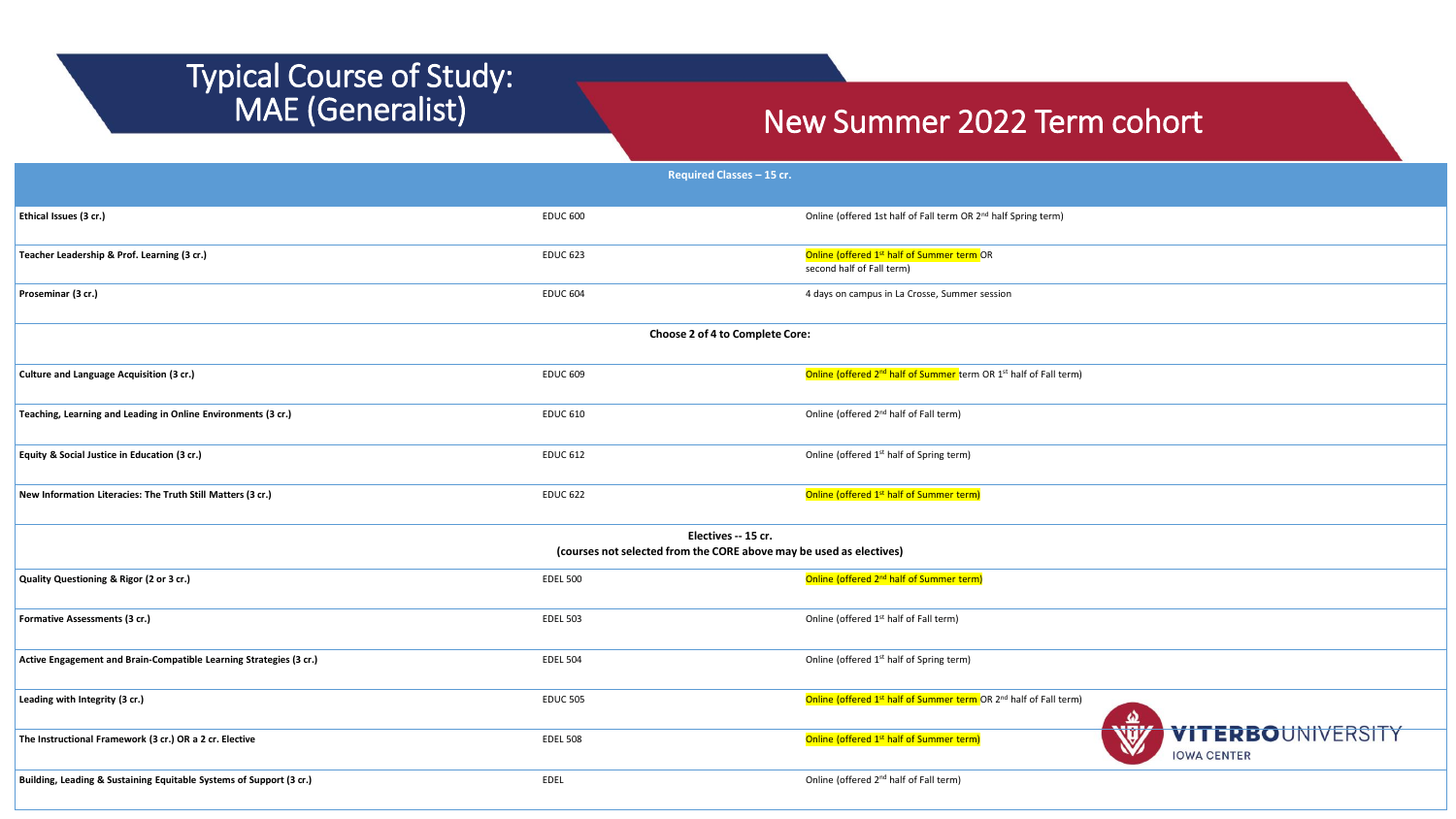# Typical Course of Study:

# MAE w/ ITLIC Certificate Track New Summer 2022 Term cohort

| <b>Required Courses</b>                                                  |                 |                                                                                             |  |  |
|--------------------------------------------------------------------------|-----------------|---------------------------------------------------------------------------------------------|--|--|
| Ethical Issues (3 cr.)                                                   | <b>EDUC 600</b> | Online (offered 2 <sup>nd</sup> half of Spring term)                                        |  |  |
| Teacher Leadership & Prof. Learning (3 cr.)                              | <b>EDUC 623</b> | Online (offered 1st half of Summer term OR 2 <sup>nd</sup> half of Fall term)               |  |  |
| Leading with Integrity (3 cr.)                                           | <b>EDUC 505</b> | Online (offered 1 <sup>st</sup> half of Summer term OR 2 <sup>nd</sup> half of Fall term)   |  |  |
| Best Practice for High Impact Change (3 cr.)                             | <b>EDUC 506</b> | Online (offered 2 <sup>nd</sup> half of Summer OR 1 <sup>st</sup> half of Spring 2023 term) |  |  |
| Leadership for Institutional Change (3 cr.)                              | <b>EDUC 507</b> | Online (offered 1 <sup>st</sup> half of Fall term OR 2 <sup>nd</sup> half of Spring term)   |  |  |
| Field Experience for Teacher Leadership & Instructional Coaching (1 cr.) | <b>EDUC 508</b> | Online (offered 2 <sup>nd</sup> half of Fall term OR 2 <sup>nd</sup> half of Spring term)   |  |  |
| Proseminar (3 cr.)                                                       | <b>EDUC 604</b> | 4 days on campus in La Crosse, Summer session                                               |  |  |
| Choose two Core classes (6 cr.) from following courses:                  |                 |                                                                                             |  |  |
| Culture and Language Acquisition (3 cr.)                                 | <b>EDUC 609</b> | Online (offered 2 <sup>nd</sup> half of Summer OR 1 <sup>st</sup> half of Fall term)        |  |  |
| Teaching, Learning and Leading in Online Environments (3 cr.)            | <b>EDUC 610</b> | Online (offered 2 <sup>nd</sup> half of Fall term)                                          |  |  |
| Equity & Social Justice in Education (3 cr.)                             | <b>EDUC 612</b> | Online (offered 1 <sup>st</sup> half of Spring term)                                        |  |  |
| New Information Literacies: The Truth Still Matters (3 cr.)              | <b>EDUC 622</b> | Online (offered 1 <sup>st</sup> half of Summer term)                                        |  |  |
| Choose two Elective classes (5 cr.) from following courses:              |                 |                                                                                             |  |  |
| Quality Questioning & Rigor (2 OR 3 cr.)                                 | <b>EDEL 500</b> | Online (offered 2 <sup>nd</sup> half of Summer term)                                        |  |  |
| Formative Assessments (2 OR 3 cr.).                                      | <b>EDEL 503</b> | Online (offered 1 <sup>st</sup> half of Fall term)                                          |  |  |
| Active Engagement and Brain-Compatible Learning Strategies (3 cr.)       | <b>EDEL 504</b> | Online (offered 1st half of Spring term)<br><b>VITERBOUNIVERSITY</b>                        |  |  |
| The Instructional Framework (2 OR 3 cr.).                                | <b>EDEL 508</b> | Online (offered 1 <sup>st</sup> half of Summer term<br><b>IOWA CENTER</b>                   |  |  |
| Building, Leading and Sustaining Equitable Systems of Support (3 cr.)    | <b>EDEL</b>     | Online (offered 2 <sup>nd</sup> half of Fall term)                                          |  |  |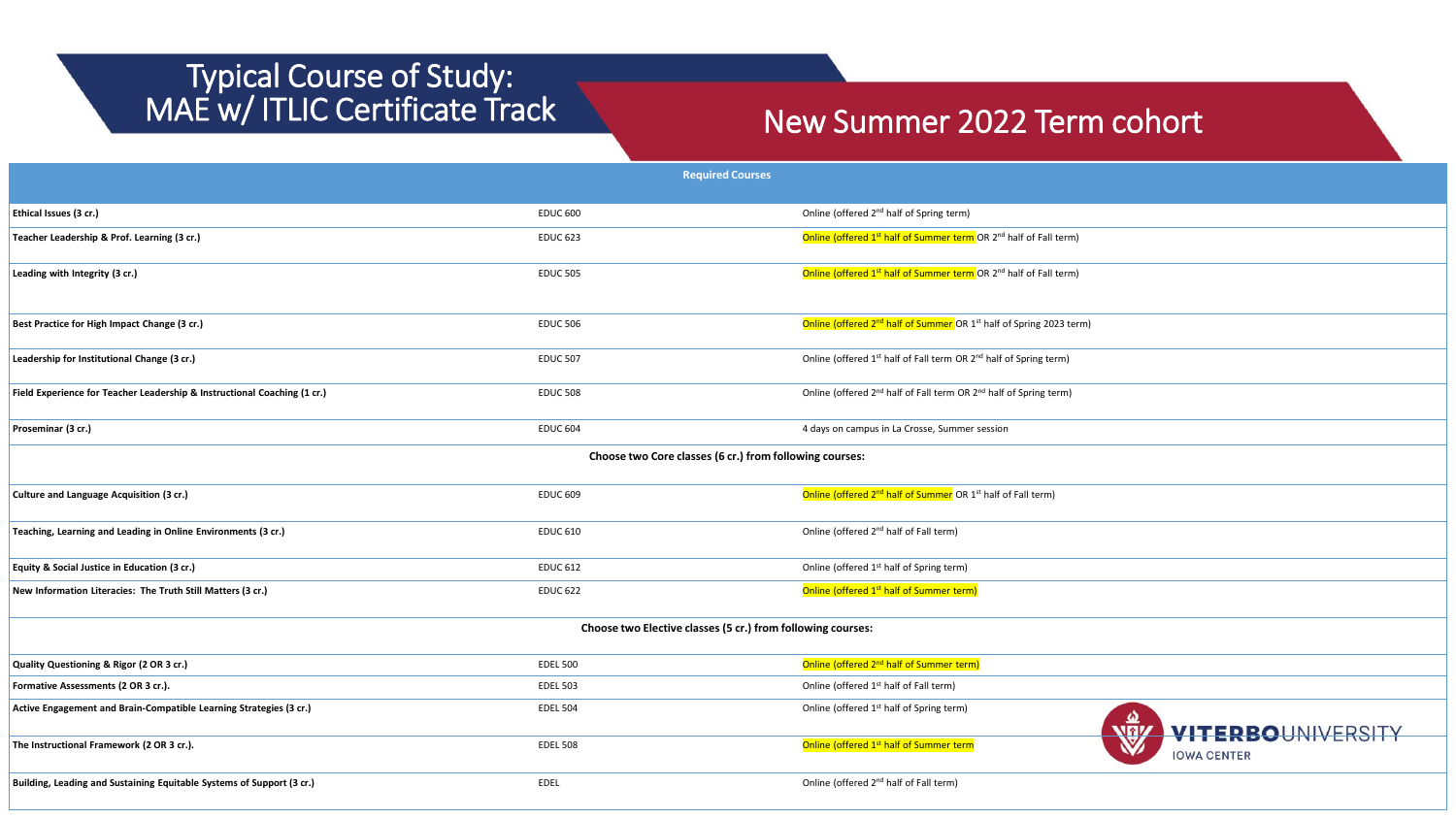Students in the MAE-PRIN Program will need to take 6 credits from the following choices:

- EDUC 609: Cultural & Linguistic Diversity (3 cr**) Offered 2nd half of summer terms or 1st half of fall terms**
- EDUC 610: Teaching, Assessing, and Evaluating in an Online Teaching Environment (3 cr) **Offered 2nd half of fall terms**
- EDUC 612: Equity & Social Justice in Education (3 cr) **Offered 1st half of spring terms**
- EDUC 622: Information Literacy, The Truth Still Matters (3 cr) **Offered 1st half of summer terms**

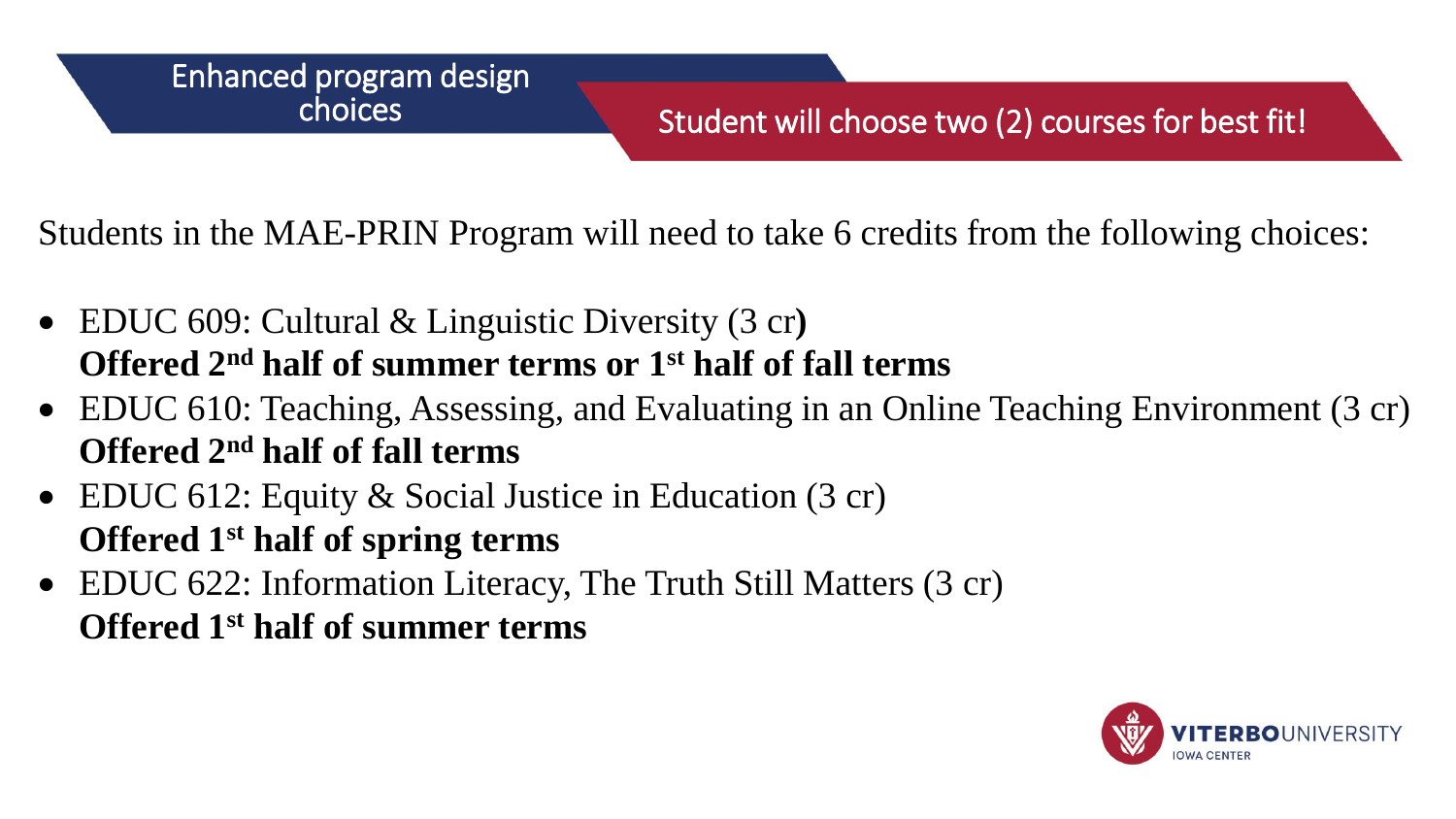# Full program Typical Sequence of Courses [Available upon request]

**MAE w/ Administration license track**

**MAE (non-admin tracks)**

**Principal Administration IA #189 License only**

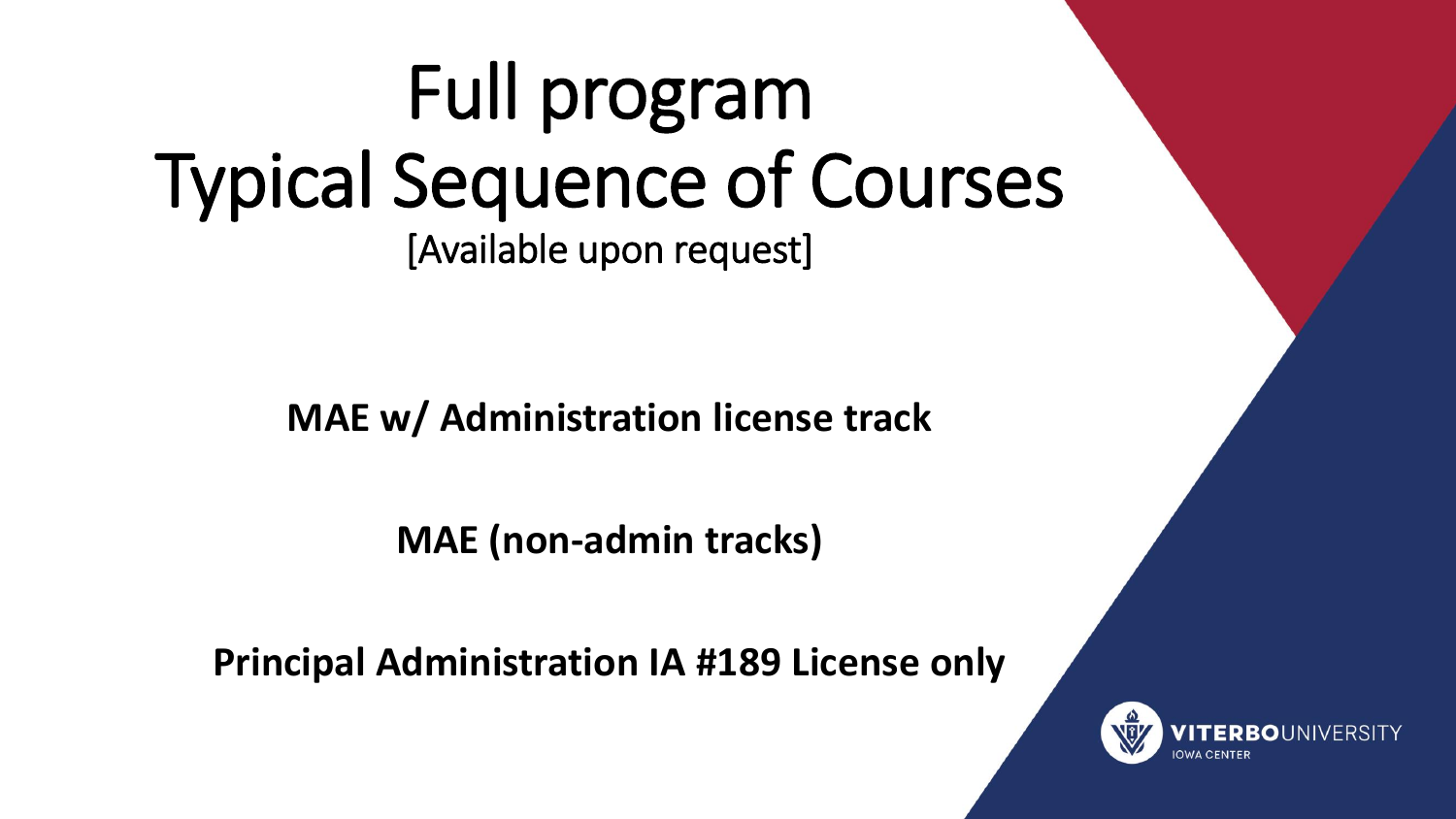# **Graduate Tuition:**

\$410 per credit tuition plus \$10 per credit resource fee for the 2021-2022 academic year.

Visit the Business Office site for more information at: [www.viterbo.edu/business-office](http://www.viterbo.edu/business-office)

# **Financial Aid:**

Financial Aid may be available for those students who qualify and have been admitted to the program.

Visit the Financial Aid Office site for more information at: [www.viterbo.edu/financial-aid](http://www.viterbo.edu/financial-aid)

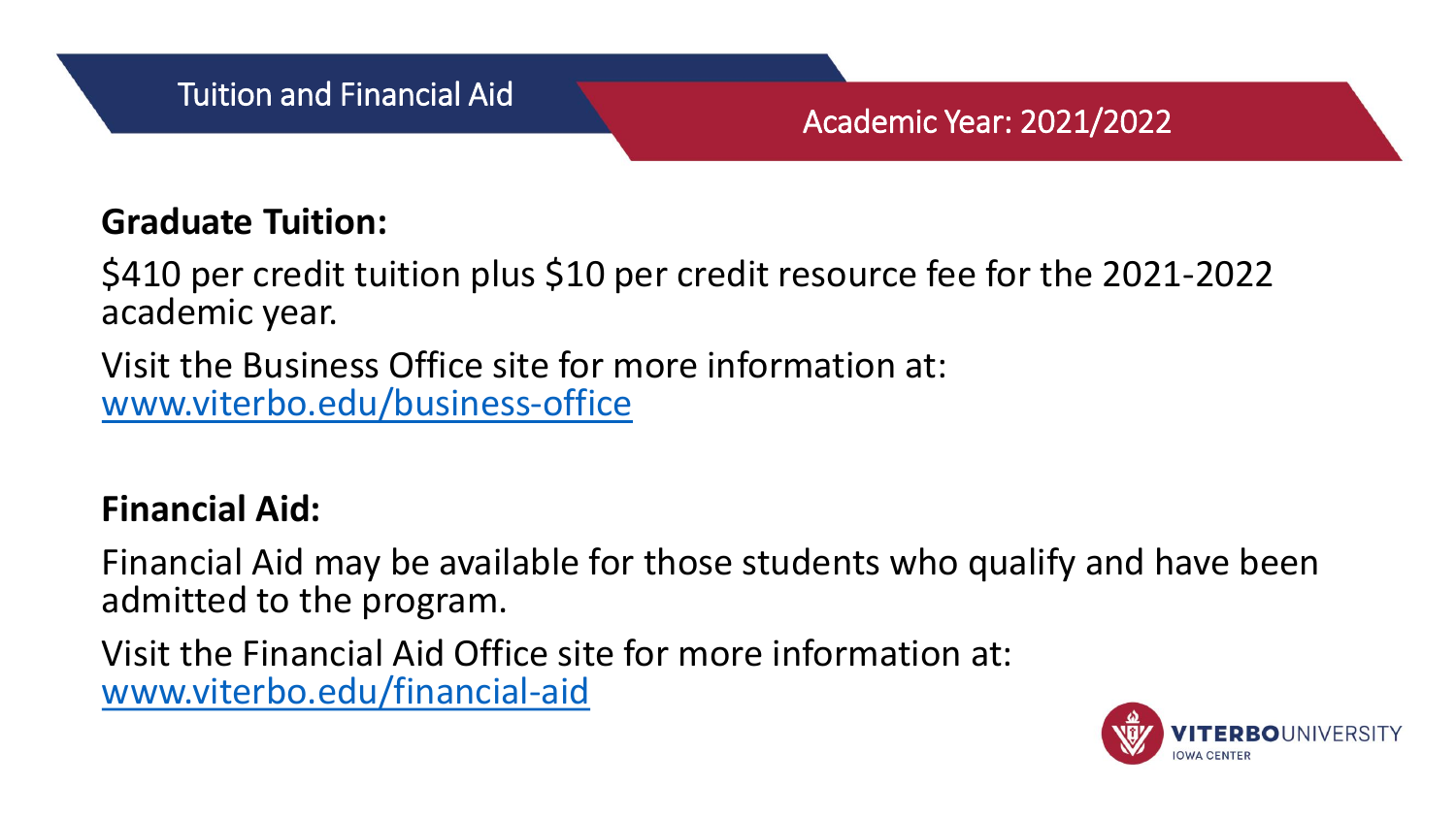## Graduate Programs in Education (GPE)

Admission Requirements for all Graduate Programs in Education include the following:

[Note: May include additional program-specific admission requirements]

- A minimum cumulative undergraduate GPA of 2.75 or at least a 3.0 cumulative GPA for 12 graduate credits from an accredited institution in order to be admitted in good standing
- Earned teaching or administrative license [Depending on program.]
- One academic reference contact required for Iowa Educational Leadership programs.

**[See complete graduate admission policy at [Viterbo University Graduate Catalog](https://www.viterbo.edu/node/26896) site.]**

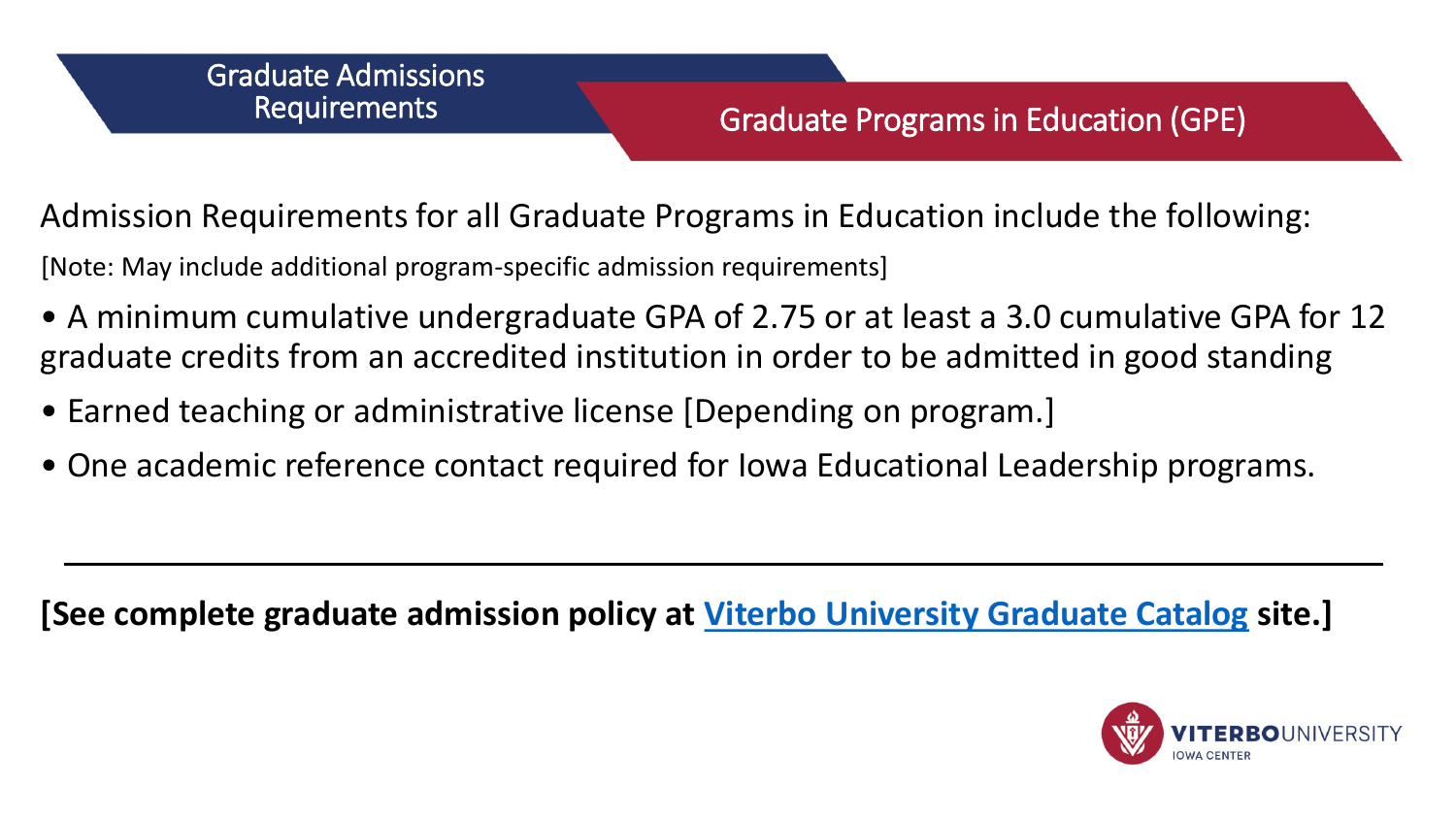#### Graduate Admissions **Requirements**

## Next Steps: No Fee Online Application!

### **Next steps:**

- Complete online application (No Fee!).
- Must have Bachelor's degree and current IA teaching license.
- Must be accepted into program BEFORE first class begins.
- Preferred Application deadline date: April 1, 2022
- Deadline for Application "Supplemental Items" to be received: May 1, 2022

(Online application instructions will be sent upon request.)

**[Note: Supplemental Items (They can come later and vary with program)]**

Personal visit with Iowa Center Director or Educational Leadership Program Director upon request. [ZOOM, Phone, F2F at your building (as possible), or local coffee shop (as possible)!]